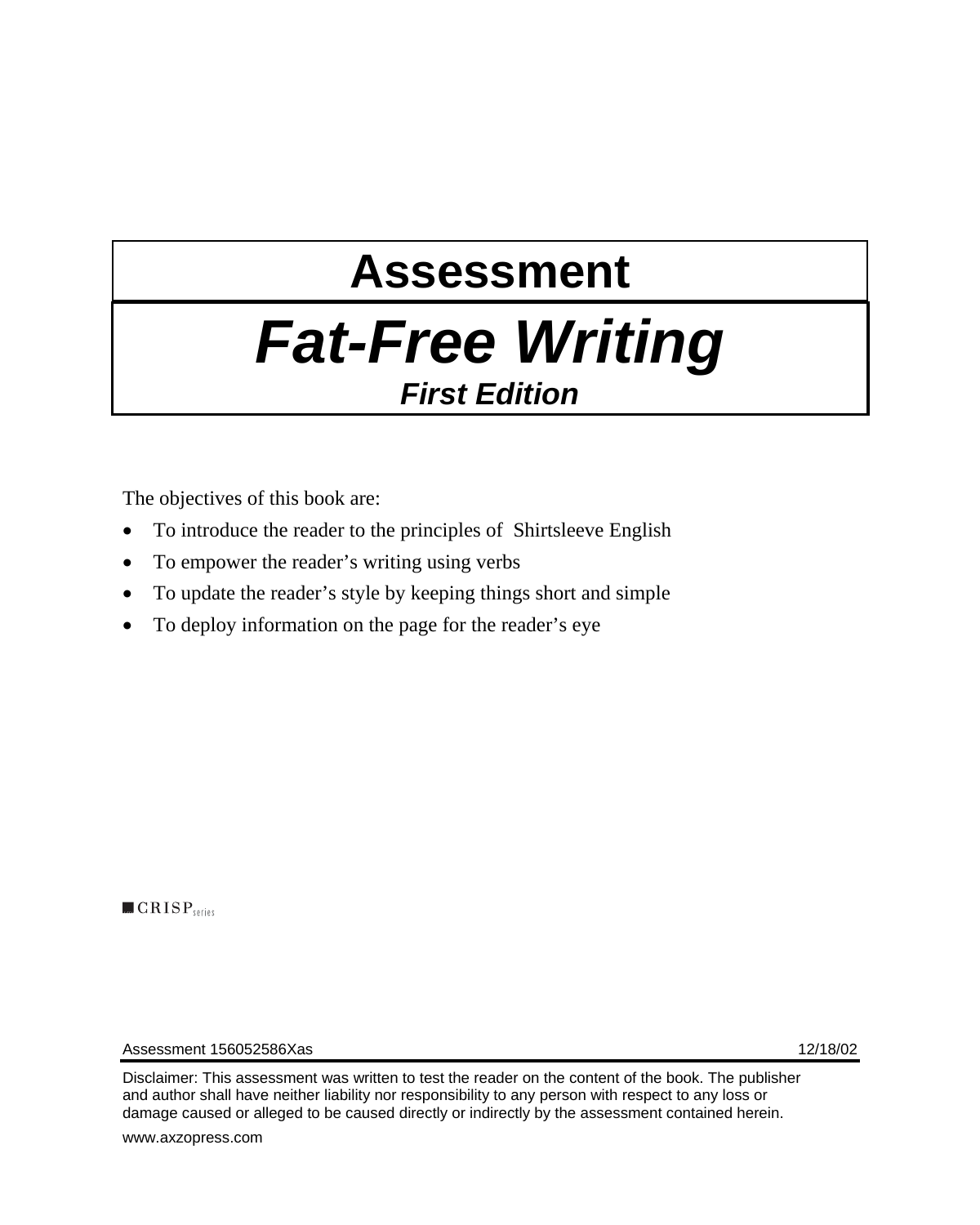### **Assessment Questions for**  *Fat Free Writing, First Edition*

#### *Select the best response.*

- 1. The best example of "Shirtsleeve English" is:
	- A. "After reviewing the document, we are pleased to inform you of our acceptance."
	- B. "We have approved your request."
- 2. If your writing is direct and sometimes abrupt, your communication style is probably:
	- A. The Doer
	- B. The Thinker
	- C. The Feeler
	- D. The Creator
- 3. "Sounds good to me" or "That rings a bell" are phrases indicating a speaker may be:
	- A. A visual learner
	- B. A kinesthetic learner
	- C. An auditory learner
- 4. It is a good idea to adjust your writing according to the style preference of your reader.
	- A. True
	- B. False
- 5. Business writers today should:
	- A. Use many long words
	- B. Adopt a negative tone
	- C. Eliminate time-wasters
	- D. Be vague and abstract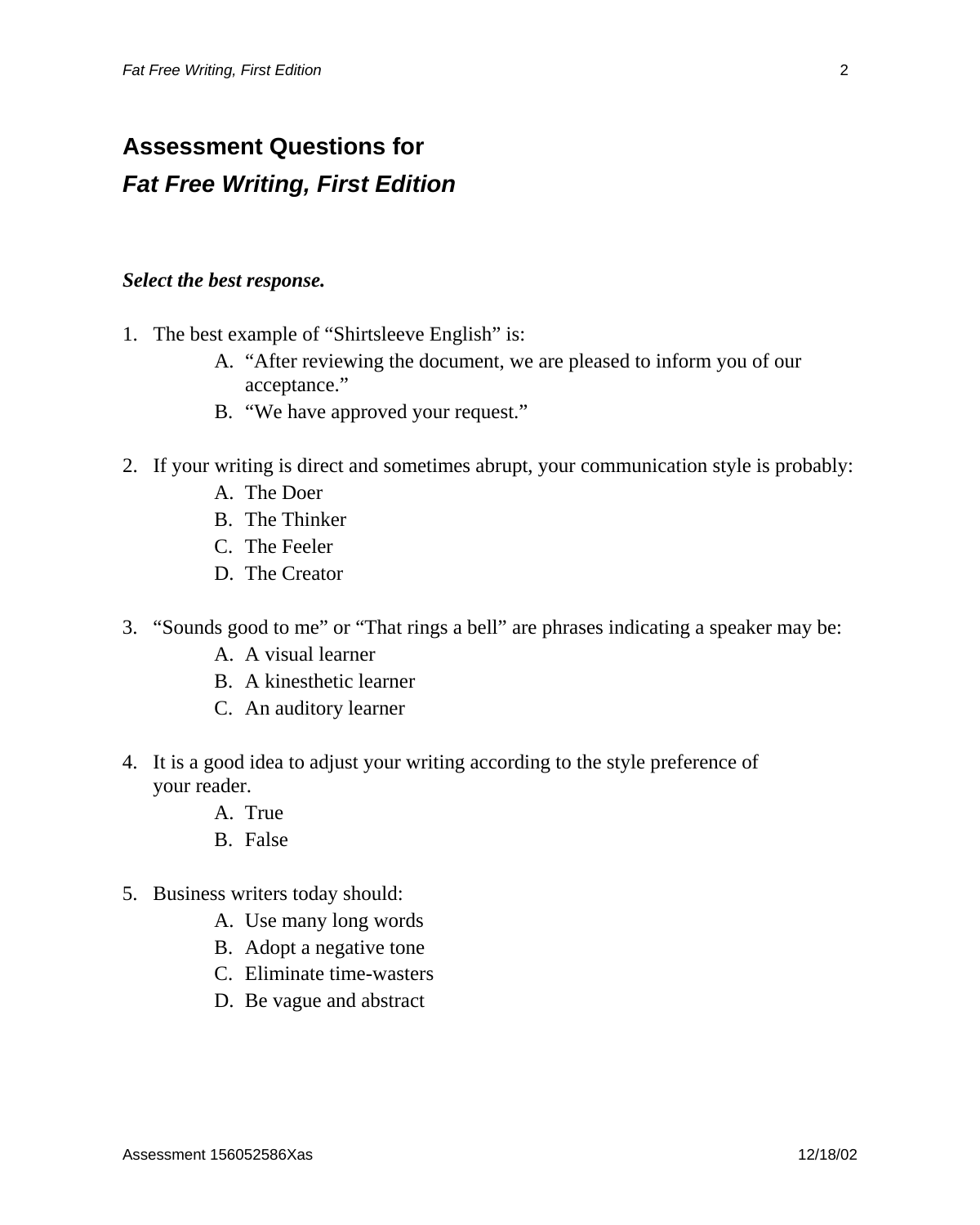- 6. The phrase without word weeds is:
	- A. Past history
	- B. Next Tuesday
	- C. Short in duration
	- D. Bald-headed
	- E. None of the above
- 7. The sentence with a time-waster is:
	- A. There are some problems we need to discuss.
	- B. We need to discuss some problems.
- 8. The notice most likely to get a positive response from the reader is:
	- A. Thank you for your cooperation in keeping the break room clean.
	- B. Please don't leave the break room messy.
- 9. The most specific request is:
	- A. Please return the form to me as soon as possible.
	- B. Please order several copies of the manual.
	- C. Please deliver 30 copies of the report by Tuesday.
- 10. The instructions worded in parallel form are:
	- A. Forms should be read first, accurately completed, and returned to us.
	- B. The form should be filled out, signed, and then return it to us.
	- C. Fill out the form, signing it, and then return it to us.
- 11. The statement with a verb in the active voice is:
	- A. The machine was repaired by the technician.
	- B. The reporter interviewed the robbery suspect.
	- C. A mistake was made.
- 12. The best illustration of a powerful verb is:
	- A. Dr. Hall conducted an investigation of the effects herbs have on pain relief.
	- B. Dr. Hall investigated the effects herbs have on pain relief.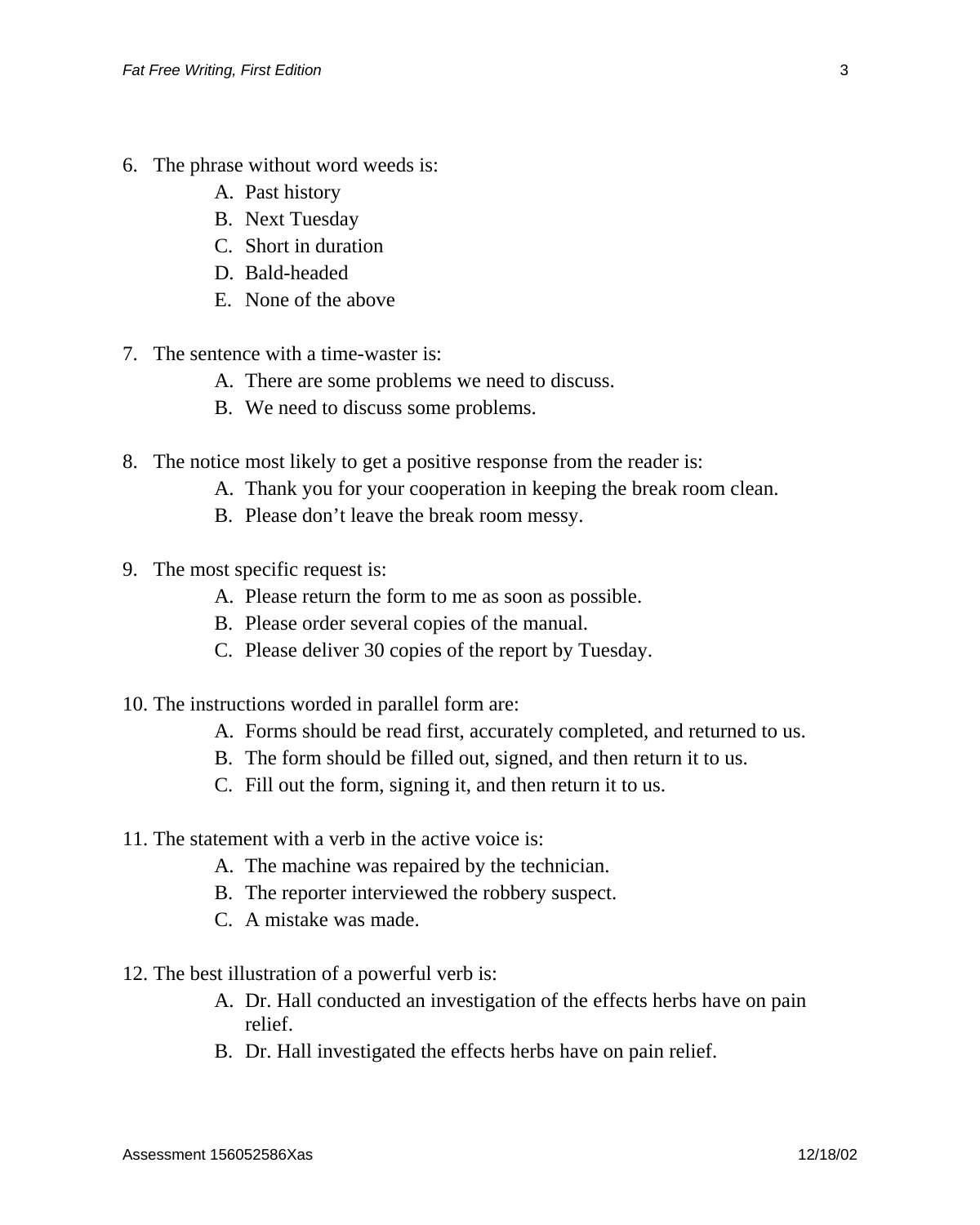- 13. An example of Wimp-Speak is:
	- A. I think we should go with the blue one.
	- B. Please purchase the software next week.
	- C. I'll try to get the report to you by Wednesday.
- 14. K.I.S.S. stands for:
	- A. Keep it subtle and sophisticated!
	- B. Keep it short and simple!
- 15. The best email subject line is:
	- A. June 15 Meeting Canceled
	- B. Update on the Status of the Meeting Scheduled for June 15
	- C. Urgent notice about Meeting!
- 16. The best transition to indicate contrast is:
	- A. "Furthermore"
	- B. "Similarly"
	- C. "Meanwhile"
	- D. "Even though"
- 17. The best wording for a sign in a building is:
	- A. All brewing devices on the premises must be disconnected upon departure.
	- B. Please turn off appliances before leaving.
- 18. "Pursuant to our conversation, enclosed please find the attachments" is best described as:
	- A. Short
	- B. Simple
	- C. Stuffy
- 19. A positive way to apologize for your company's mistake is:
	- A. We will be sure to send your next shipment on time.
	- B. We're sorry we made this terrible error.
	- C. The problem occurred because you neglected to include the part number.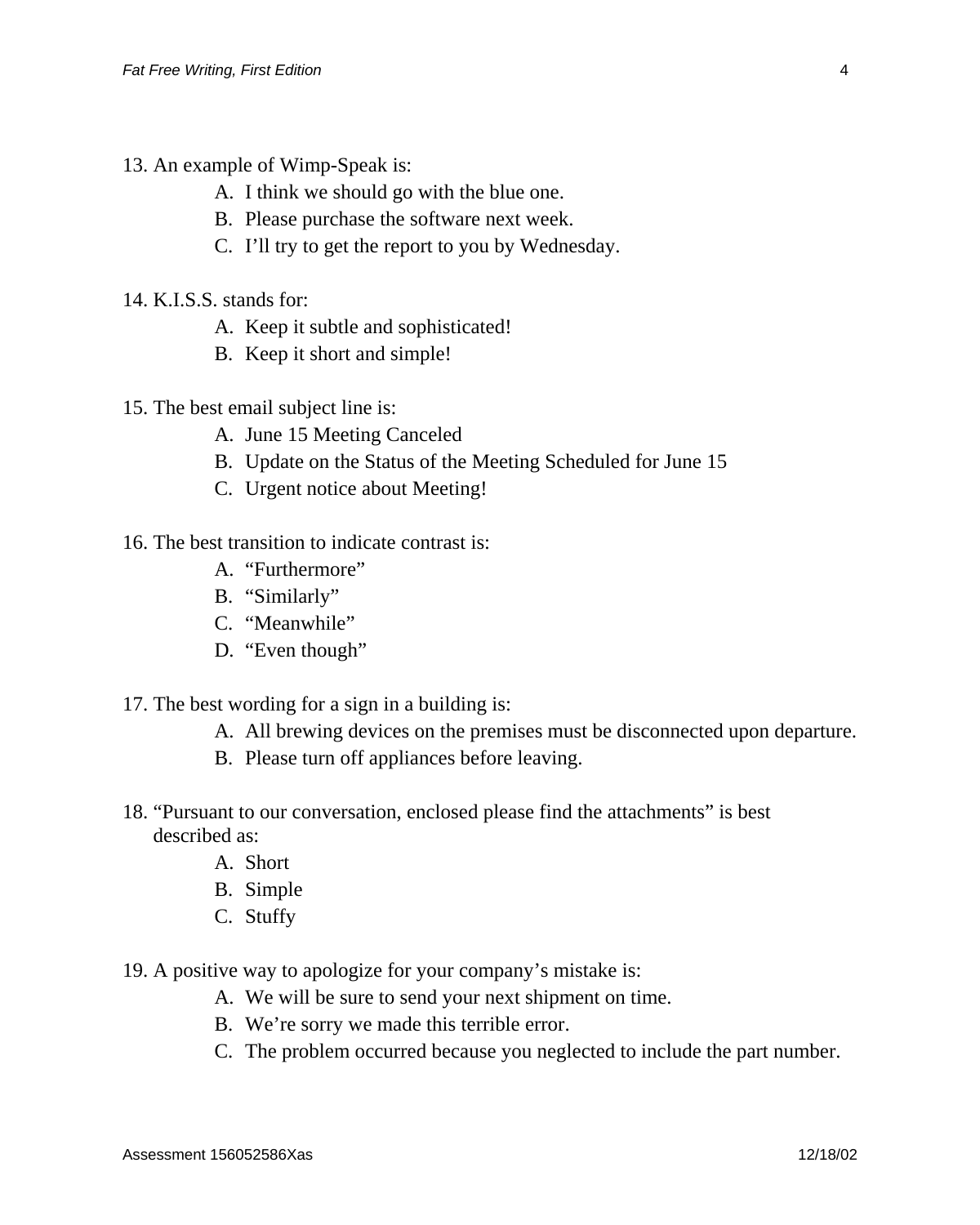- 20. In writing a straightforward memo about a new procedure, the best word to include is:
	- A. "Inception"
	- B. "Commence"
	- C. "Start"
- 21. To make a page easy to read, avoid:
	- A. Bullet points
	- B. Headings
	- C. A cluttered look
- 22. Research shows it is easier to read text that is:
	- A. Fully justified (left and right margins are both equally aligned)
	- B. Left justified (left margin is straight; right margin is jagged)
- 23. When writing email, you should:
	- A. Include several topics in one message
	- B. Type a lengthy subject line
	- C. Make your message scannable
- 24. Proofreading isn't necessary when sending email.
	- A. True
	- B. False
- 25. To proofread effectively, it is a good idea to:
	- A. Take a break before hunting for errors
	- B. Single space rather than double space text
	- C. Look for errors when you are tired